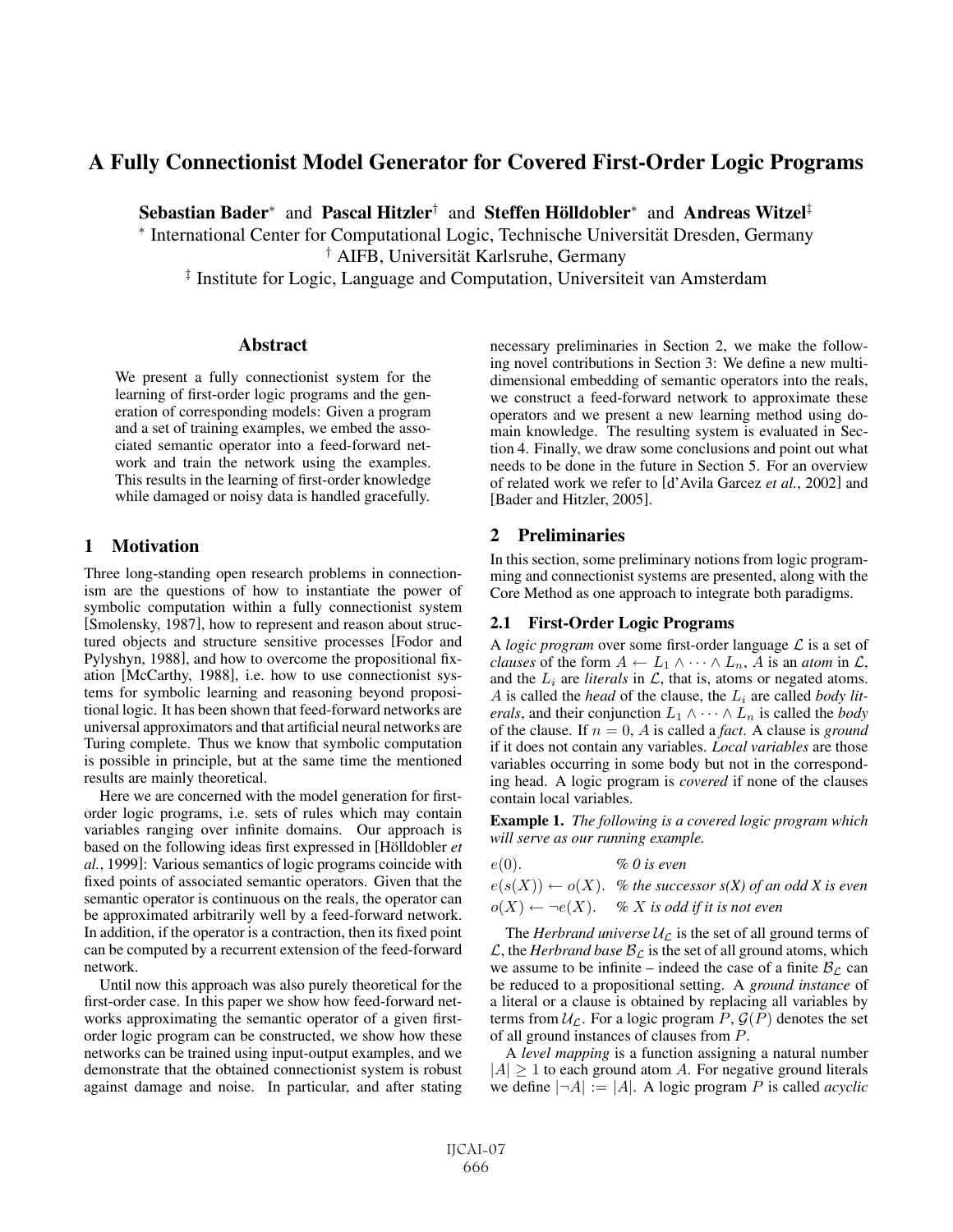if there exists a level mapping  $|\cdot|$  such that for all clauses  $A \leftarrow L_1 \wedge \cdots \wedge L_n \in \mathcal{G}(P)$  we have  $|A| > |L_i|$  for  $1 \leq i \leq n$ .

**Example 2.** *Consider the program from Example 1 and let*  $s^n$ *denote the n-fold application of s*. With  $|e(s^n(0))| := 2n + 1$ *and*  $|o(s^n(0))| := 2n + 2$ *, we find that P is acyclic.* 

A *(Herbrand)* interpretation I is a subset of  $\mathcal{B}_{\mathcal{L}}$ . Those atoms A with  $A \in I$  are said to be *true* under I, those with  $A \notin I$  are said to be *false* under I.  $\mathcal{I}_L$  denotes the set of all interpretations. An interpretation I is a *(Herbrand) model* of a logic program P (in symbols:  $I \models P$ ) if I is a model for each clause in  $\mathcal{G}(P)$  in the usual sense.

**Example 3.** *For the program* P *from Example 1 we have*  $M := \{e(s^n(0)) \mid n \text{ even}\} \cup \{o(s^m(0)) \mid m \text{ odd}\} \models P.$ 

Given a logic program  $P$ , the *single-step operator*  $T_P$ :  $\mathcal{I}_{\mathcal{L}} \to \mathcal{I}_{\mathcal{L}}$  maps an interpretation *I* to the set of exactly those atoms A for which there is a clause  $A \leftarrow \text{body} \in \mathcal{G}(P)$ such that the body is true under  $I$ . The operator  $T_P$  captures the semantics of  $P$  as the Herbrand models of the latter are exactly the pre-fixed points of the former, i.e. those interpretations I with  $T_P(I) \subseteq I$ . For logic programming purposes it is usually preferable to consider fixed points of  $T_P$ , instead of pre-fixed points, as the intended meaning of programs. These fixed points are called *supported models* of the program [Apt *et al.*, 1988]. In Example 1, the (obviously intended) model M is supported, while  $B_{\mathcal{L}}$  is a model but not supported.

Logic programming is an established and mature paradigm for knowledge representation and reasoning (see e.g. [Lloyd, 1988]) with recent applications in areas like rational agents or semantic web technologies (e.g. [Angele and Lausen, 2004]).

#### **2.2 Connectionist Systems**

A *connectionist system* is a network of simple computational units, which accumulate real numbers from their inputs and send a real number to their output. Each unit's output is *connected* to other units' inputs with a certain real-valued *weight*. Those units without incoming connections are called *input units*, those without outgoing ones are called *output units*.

We will consider 3-layered feed-forward networks, i.e. networks without cycles where the outputs of units in one layer are only connected to the inputs of units in the next layer. The first and last layers contain the input and output units respectively, the intermediate layer is called the *hidden layer*.

Each unit has an *input function* which uses the connections' weights to merge its inputs into one single value, and an *output function*. An example for a so-called *radial basis* input function is  $(\vec{w}, \vec{x}) \mapsto \sqrt{\sum_{i=1}^{n}(x_i - w_i)^2}$ , where the  $x_i$  are the inputs and the  $w_i$  are the corresponding weights. Possible output functions are the sigmoidal function ( $x \mapsto \frac{1}{1+e^{-x}}$ , for the hidden layer) and the identity ( $x \mapsto x$ , usually used in the output layer). If only one unit of a layer is allowed to output a value  $\neq 0$ , the layer implements a *winner-take-all* behavior.

Connectionist systems are successfully used for the learning of complex functions from raw data called training samples. Desirable properties include robustness with respect to damage and noise; see e.g. [Rojas, 1996] for details.

### **2.3 The Core Method**

In [Hölldobler and Kalinke, 1994; Hitzler *et al.*, 2004] a method was proposed to translate a propositional logic program  $P$  into a neural network, such that the network will settle down in a stable state corresponding to a model of the program. To achieve this goal, the single-step operator  $T_P$  associated with P was implemented using a connectionist system. This general approach is nowadays called the *Core Method* [Bader and Hitzler, 2005].

In [Hölldobler et al., 1999], the idea was extended to firstorder logic programs: It was shown that the  $T_P$ -operator of acyclic programs can be represented as a continuous function on the real numbers. Exploiting the universal approximation capabilities of 3-layered feed-forward networks, it was shown that those networks can approximate  $T_P$  up to any given accuracy. However, no algorithms for the generation of the networks from given programs were presented. This was finally done in [Bader *et al.*, 2005] in a preliminary fashion.

## **3 The FineBlend System**

In this section we will first discuss a new embedding of interpretations into vectors of real numbers. This extends the approach presented in [Hölldobler *et al.*, 1999] by computing m-dimensional vectors instead of a single real number, thus allowing for a higher and scalable precision. Afterwards, we will show how to construct a connectionist system approximating the  $T_P$ -operator of a given program  $P$  up to a given accuracy  $\varepsilon$ . As mentioned above, in [Bader *et al.*, 2005] first algorithms were presented. However, the accuracy obtainable in practice was limited through the use of a single real number for the embedding. The approach presented here allows for arbitrarily precise approximations. Additionally, we will present a novel training method, tailored for our specific setting. The system presented here is a fine blend of techniques from the *Supervised Growing Neural Gas (SGNG)* [Fritzke, 1998] and the approach presented in [Bader *et al.*, 2005].

### **3.1 Embedding**

Obviously, we need to link the space of interpretations and the space of real vectors in order to feed the former into a connectionist system. To this end, we will first extend level mappings to a multi-dimensional setting, and then use them to represent interpretations as real vectors.

**Definition 4.** *An* m-dimensional level mapping *is a bijective*  $function \parallel \cdot \parallel : \mathcal{B}_{\mathcal{L}} \rightarrow (\mathbb{N}^+, \{1, \ldots, m\})$ *. For*  $A \in \mathcal{B}_{\mathcal{L}}$ *, if*  $||A|| = (l, d)$ *, then l and d are called* level *and* dimension *of* A, respectively. Again, we define  $||\neg A|| := ||A||$ .

**Definition 5.** Let  $b \geq 3$  *and let*  $A \in \mathcal{B}_{\mathcal{L}}$  *be an atom with*  $||A|| = (l, d)$ *. The m*-dimensional embedding  $\mathbf{u} : \mathcal{B}_{\mathcal{L}} \to$  $\mathbb{R}^m$  *and its extension*  $\iota : \mathcal{I}_\mathcal{L} \to \mathbb{R}^m$  *are defined as*  $\iota(A) :=$  $(\iota_1(A),\ldots,\iota_m(A))$  *where* 

$$
\iota_j(A) := \begin{cases} b^{-l} & \text{if } j = d \\ 0 & \text{otherwise} \end{cases} \quad \text{and} \quad \iota(I) := \sum_{A \in I} \iota(A).
$$

*With*  $\mathfrak{C}^m$  *we denote the set of all embedded interpretations, i.e.*  $\mathfrak{C}^m := {\{\iota(I) \mid I \in \mathcal{I}_\mathcal{L}\}} \subset \mathbb{R}^{m}$ .<sup>1</sup>

<sup>1</sup>For  $b = 2$ ,  $\iota$  is not injective, as  $0.0\overline{1}_2 = 0.1_2$ . We use  $b = 4$ .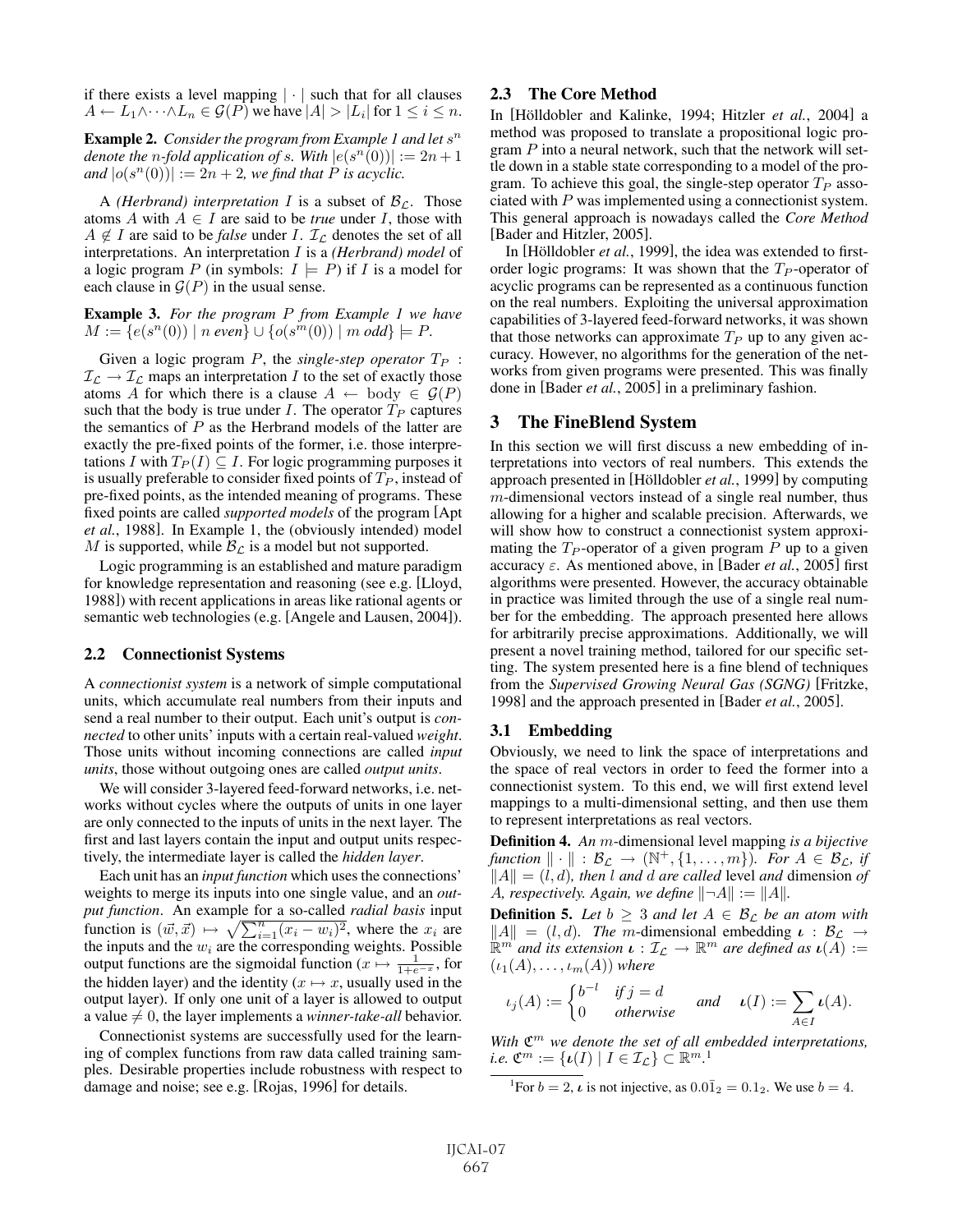

Figure 1:  $\mathfrak{C}^1$  (left) and  $\mathfrak{C}^2$  (right) for  $b = 4$  and M from Ex. 6.



Figure 2: The first steps while constructing the limit  $\mathfrak{C}^2$ .

**Example 6.** *Using the 1-dimensional level mapping from Example 2, we obtain*  $\mathfrak{C}^1$  *as depicted in Figure 1 on the* left. Using the 2-dimensional level mapping  $||e(s^n(0))|| :=$  $(n + 1, 1)$  and  $||o(s^n(0))|| := (n + 1, 2)$ *, we obtain*  $\mathfrak{C}^2$  as *depicted on the right and*  $\iota(M) = (0.10\overline{10}_b, 0.01\overline{01}_b) \approx$ (0.2666667, 0.0666667) *for the embedding of* M*.*

For readers familiar with fractal geometry, we note that  $\mathfrak{C}^1$ is the classical Cantor set and  $\mathfrak{C}^2$  the 2-dimensional variant of it [Barnsley, 1993]. Obviously, *ι* is injective for a bijective level mapping and it is bijective on  $\mathfrak{C}^m$ . Using the mdimensional embedding, the  $T_P$ -operator can be embedded into the real vectors to obtain a real-valued function  $fp$ .

**Definition 7.** *The m*-dimensional embedding of  $T_P$ *, namely*  $f_P: \mathfrak{C}^m \to \mathfrak{C}^m$ , is defined as  $f_P(\vec{x}) := \iota\left(T_P\left(\iota^{-1}(\vec{x})\right)\right)$ .

The m-dimensional embedding of  $T_P$  is preferable to the one introduced in [Hölldobler *et al.*, 1999] and used in [Bader *et al.*, 2005], because it allows for scalable approximation precision on real computers. Otherwise, only 16 atoms could be represented with 32 bits.

Now we introduce *hyper-squares* which will play an important role in the sequel. Without going into detail, Figure 2 shows the first 4 steps in the construction of  $\mathfrak{C}^2$ . The big square is first replaced by  $2^m$  shrunken copies of itself, the result is again replaced by  $2^m$  smaller copies and so on. The limit of this iterative replacement is  $\mathfrak{C}^2$ . We will use  $\mathfrak{C}_i^m$  to denote the result of the  $i$ -th replacement, i.e. Figure 2 depicts  $\mathfrak{C}_0^2$ ,  $\mathfrak{C}_1^2$ ,  $\mathfrak{C}_2^2$  and  $\mathfrak{C}_3^2$ . Again, for readers with background in fractal geometry we note, that these are the first 4 applications of an iterated function system [Barnsley, 1993]. The squares occurring in the intermediate results of the constructions are referred to as *hyper-squares* in the sequel.  $H_l$  denotes a hyper-square of level l, i.e. one of the squares occurring in  $\mathfrak{C}_l^m$ . An approximation of  $T_P$  up to some level l will yield a function constant on all hyper-squares of level l.

**Definition 8.** *The* largest exclusive hyper-square *of a vector*  $\vec{u} \in \mathfrak{C}_0^m$  and a set of vectors  $V = {\vec{v}_1, \ldots, \vec{v}_k} \subseteq \mathfrak{C}_0^m$ , denoted by  $H_{ex}(\vec{u}, V)$ , either does not exist or is the hyper $square$   $H$  *of least level for which*  $\vec{u} \in H$  *and*  $V \cap H = \emptyset$ . The smallest inclusive hyper-square *of a non-empty set of vectors*  $U = {\vec{u}_1, \ldots, \vec{u}_k} \subseteq \mathfrak{C}_0^m$ , denoted by  $H_{in}(U)$ , is the hyper*square*  $H$  *of greatest level for which*  $U \subseteq H$ *.* 



Figure 3:  $f_P$  for the program from Example 1 and the embedding from Example 2 is shown on the left. A piecewise constant approximation  $f_Q$  (level  $l = 2$ ) is shown on the right.

#### **3.2 Construction**

In this section, we will show how to construct a connectionist network  $N$  for a given covered program  $P$  and a given accuracy  $\varepsilon$ , such that the dimension-wise maximum distance  $d(f_P, f_N) := \max_{x,j} (|\pi_j(f_P(x)) - \pi_j(f_N(x))|)$  between the embedded  $T_P$ -operator  $f_P$  and the function  $f_N$  computed by N is at most  $\varepsilon$ . We will use a 3-layered network with a winner-take-all hidden layer.

With  $l = \left[\frac{-\ln((b-1)\varepsilon)}{\ln(b)}\right]$ , we obtain a level l such that when- $\ln(b)$ ever two interpretations  $I$  and  $J$  agree on all atoms up to level l in dimension j, we find that  $|\iota_j(I) - \iota_j(J)| \leq \varepsilon$ . For a covered program P, we can construct a finite subset  $Q \subseteq \mathcal{G}(P)$ such that for all  $I \in \mathcal{I}_{\mathcal{L}}$ ,  $T_P(I)$  and  $T_Q(I)$  agree on all atoms up to level l in all dimensions, hence  $d(f_P, f_Q) \leq \varepsilon$ . Furthermore, we find that the embedding  $f_Q$  is constant on all hyper-squares of level *l* [Bader *et al.*, 2005], i.e. we obtain a piecewise constant function  $f_Q$  such that  $d(f_P, f_Q) \leq \varepsilon$ .

We can now construct the feed-forward network as follows: For each hyper-square  $H$  of level  $l$ , we add a unit to the hidden layer, such that the input weights encode the position of the center of  $H$ . The unit shall output 1 if it is selected as winner, and 0 otherwise. The weight associated with the output connections of this unit is the value of  $f_Q$  on that hypersquare. Thus, we obtain a connectionist network approximating the semantic operator  $T_P$  up to the given accuracy  $\varepsilon$ . To determine the winner for a given input, we designed a locally receptive activation function such that its outcome is smallest for the closest "responsible" unit. Responsible units here are defined as follows: Given some hyper-square  $H$ , units which are positioned in  $H$  but not in any of its sub-hyper-squares are called *default units* of H, and they are responsible for inputs from  $H$  except for inputs from sub-hyper-squares containing other units. If  $H$  does not have any default units, the units positioned in its sub-hyper-squares are responsible for all inputs from  $H$  as well. When all units' activations have been (locally) computed, the unit with the smallest value is selected as the winner.

The following example is taken from [Witzel, 2006] and used to convey the underlying intuitions. All constructions work for *m*-dimensional embeddings in general, but for clarity the graphs here result from a 1-dimensional level mapping.

**Example 9.** *Using the program from Example 1 and the* 1 *dimensional level mapping from Example 2 we obtain*  $f_P$  *and*  $f_Q$  for level  $l = 2$  as depicted in Figure 3. The corresponding *network consists of 1 input, 4 hidden and 1 output units.*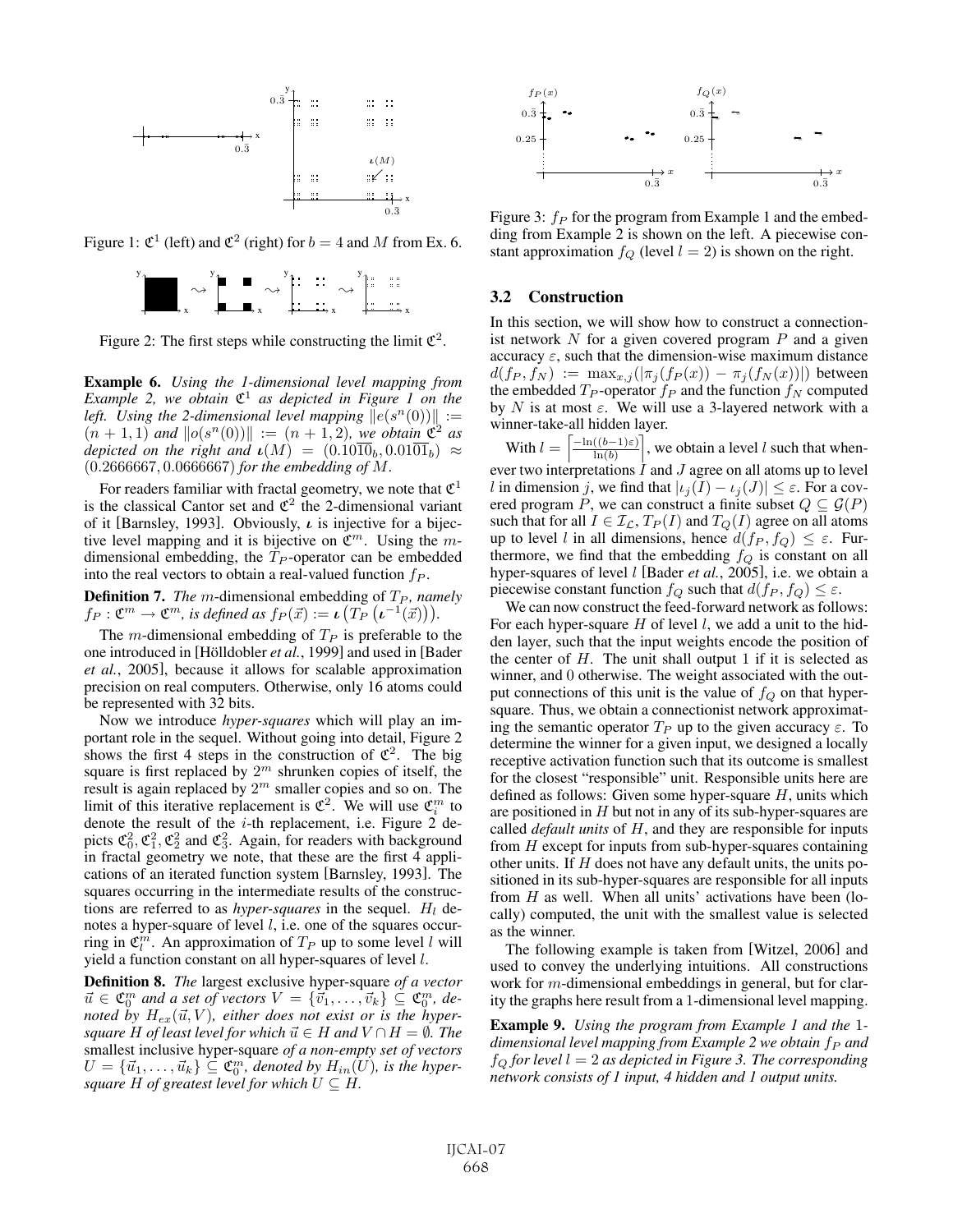# **3.3 Training**

In this section, we will describe the adaptation of the system during training, i.e. how the weights and the structure of a network are changed, given training samples with input and desired output, in such a way that the distribution underlying the training data is better represented by the network. This process can be used to refine a network resulting from an incorrect program, or to train a network from scratch. The training samples in our case come from the original (non approximated) program, but might also be observed in the real world or given by experts. First we discuss the adaptation of the weights and then the adaptation of the structure by adding and removing units. Some of the methods used here are adaptations of ideas described in [Fritzke, 1998]. For a more detailed discussion of the training algorithms and modifications we refer to [Witzel, 2006].

**Adapting the weights** Let  $\vec{x}$  be the input,  $\vec{y}$  be the desired output and  $u$  be the winner-unit from the hidden layer. To adapt the system, we change the output weights for  $u$  towards the desired output, i.e.  $\vec{w}_{out} \leftarrow \eta \cdot \vec{y} + (1 - \eta) \cdot \vec{w}_{out}$ . Furthermore, we move u towards the center  $\vec{c}$  of  $H_{in}(\{\vec{x},u\})$ , i.e.  $\vec{w}_{in} \leftarrow \mu \cdot \vec{c} + (1 - \mu) \cdot \vec{w}_{in}$ , where  $\eta$  and  $\mu$  are predefined learning rates. Note that the winner unit is not moved towards the input but towards the center of the smallest hypersquare including the unit and the input. The intention is that units should be positioned in the center of the hyper-square for which they are responsible.

**Adding new units** The adjustment described above enables a certain kind of expansion of the network by allowing units to move to positions where they are responsible for larger areas of the input space. A refinement now should take care of densifying the network in areas where a great error is caused. Therefore, when a unit  $u$  is selected for refinement,<sup>2</sup> we try to figure out the area it is responsible for and a suitable position to add a new unit.

If u occupies a hyper-square on its own, then the largest such hyper-square is considered to be  $u$ 's responsibility area. Otherwise, we take the smallest hyper-square containing  $u$ . Now  $u$  is moved to the center of this area, and some information gathered by  $u$  is used to determine a sub-hyper-square into whose center a new unit is placed, and to set up the output weights for the new unit.

**Removing inutile units** Each unit maintains a utility value, initially set to 1, which decreases over time and increases only if the unit contributes to the network's output.<sup>3</sup> If a unit's utility drops below a threshold, the unit will be removed.

## **3.4 Robustness**

The described system is able to handle noisy data and to cope with damage. Indeed, the effects of damage to the system are



Figure 4: FineBlend 1 versus FineBlend 2.

quite obvious: If a hidden unit  $u$  fails, the receptive area is taken over by other units, thus only the specific results learned for  $u$ 's receptive area are lost. While a corruption of the input weights may cause no changes at all in the network function, generally it can alter the unit's receptive area. If the output weights are corrupted, only certain inputs are effected. If the damage to the system occurs during training, it will be repaired very quickly as indicated by the experiment reported in Section 4.3. Noise is generally handled gracefully, because wrong or unnecessary adjustments or refinements can be undone in the further training process.

# **4 Evaluation**

In this section we will discuss some preliminary experiments. In the diagrams, we use a logarithmic scale for the error axis, and the error values are relative to  $\varepsilon$ , i.e. a value of 1 designates an absolute error of  $\varepsilon$ . For incorrect network initialization, we used the following wrong program:

$$
e(s(X)) \leftarrow \neg o(X).
$$
  

$$
o(X) \leftarrow e(X).
$$

Training samples were created randomly using the semantic operator of the program from Example 1.

### **4.1 Variants of Fine Blend**

To illustrate the effects of varying the parameters, we use two setups: One with softer utility criteria (FineBlend 1) and one with stricter ones (FineBlend 2). Figure 4 shows that, starting from the incorrect initialization, the former decreases the initial error, paying with an increasing number of units, while the latter significantly decreases the number of units, paying with an increasing error. Hence, the performance of the network critically depends on the choice of the parameters. The optimal parameters obviously depend on the concrete setting, e.g. the kind and amount of noise present in the training data, and methods for finding them will be investigated in the future. For our further experiments we will use the FineBlend 1 parameters, which resulted from a mixture of intuition and (non-exhaustive) comparative simulations.

 $2$ The error for a given sample is ascribed to the winner unit. After a predefined number of training cycles, the unit with the greatest accumulated error is refined, if the error exceeds a given threshold.

<sup>&</sup>lt;sup>3</sup>The contribution of a unit is the expected increase of error if the unit would be removed [Fritzke, 1998].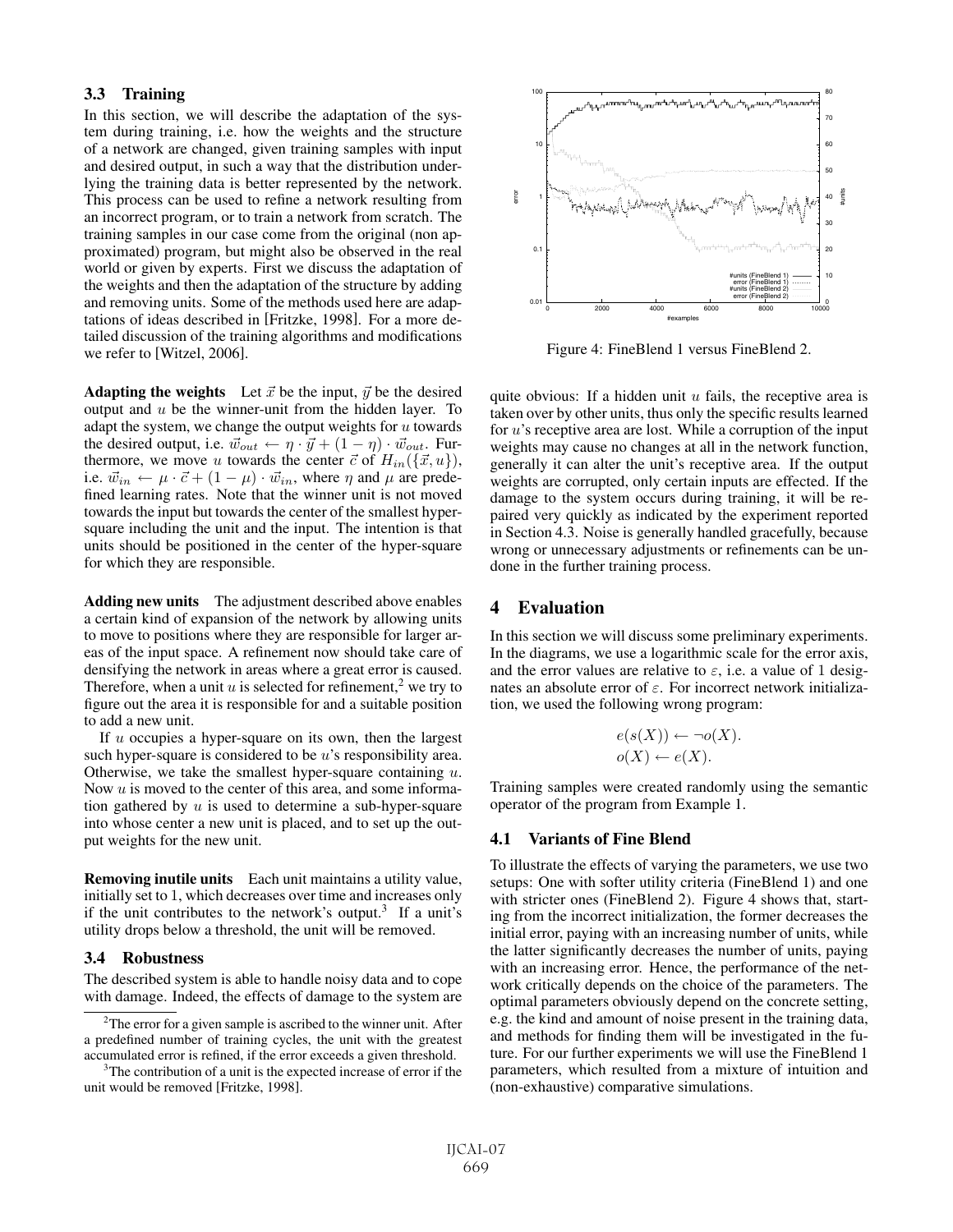

Figure 5: FineBlend 1 versus SGNG.

#### **4.2 Fine Blend versus SGNG**

Figure 5 compares FineBlend 1 with SGNG [Fritzke, 1998]. Both start off similarly, but soon SGNG fails to improve further. The increasing number of units is partly due to the fact that no error threshold is used to inhibit refinement, but this should not be the cause for the constantly high error level. The choice of SGNG parameters is rather subjective, and even though some testing was done to find them, they might be far from optimal. Finding the optimal parameters for SGNG is beyond the scope of this paper; however, it should be clear that it is not perfectly suited for our specific application. This comparison to an established generic architecture shows that our specialized architecture actually works, i.e. it is able to learn, and that it achieves the goal of specialization, i.e. it outperforms the generic architecture in our specific setting.

### **4.3 Unit Failure**

Figure 6 shows the effects of unit failure. A FineBlend 1 network is (correctly) initialized and refined through training with 5000 samples, then one third of its hidden units are removed randomly, and then training is continued as if nothing had happened. The network proves to handle the damage gracefully and to recover quickly. The relative error exceeds 1 only slightly and drops back very soon; the number of units continues to increase to the previous level, recreating the redundancy necessary for robustness.

### **4.4 Iterating Random Inputs**

One of the original aims of the Core Method is to obtain connectionist systems for logic programs which, when iteratively feeding their output back as input, settle to a stable state corresponding to an approximation of a fixed point of the program's single-step operator. In our running example, a unique fixed point is known to exist. To check whether our system reflects this, we proceed as follows:

- 1. Train a network from scratch until the relative error caused by the network is below 1, i.e. network outputs are in the  $\varepsilon$ -neighborhood of the desired output.
- 2. Transform the obtained network into a recurrent one by connecting the outputs to the corresponding inputs.



Figure 6: The effects of unit failure.



Figure 7: Iterating random inputs. The two dimensions of the input vectors are plotted against each other. The  $\varepsilon$ neighborhood of the fixed point  $M$  is shown as a small box.

- 3. Choose a random input vector  $\in \mathfrak{C}_0^m$  (which is not necessarily a valid embedded interpretation) and use it as initial input to the network.
- 4. Iterate the network until it reaches a stable state, i.e. until the outputs stay inside an  $\varepsilon$ -neighborhood.

For our example program, the unique fixed point of  $T_P$  is M as given in Example 3. Figure 7 shows the input space and the  $\varepsilon$ -neighborhood of M, along with all intermediate results of the iteration for 5 random initial inputs. The example computations converge, because the underlying program is acyclic [Witzel, 2006; Hölldobler et al., 1999]. After at most 6 steps, the network is stable in all cases, in fact it is completely stable in the sense that all outputs stay exactly the same and not only within an  $\varepsilon$ -neighborhood. This corresponds roughly to the number of applications of our program's  $T_P$  operator required to fix the significant atoms, which confirms that the training method really implements our intention of learning  $T_P$ . The fact that even a network obtained through training from scratch converges in this sense further underlines the efficacy of our training method.

# **5 Conclusions and Further Work**

We have reported on new results for overcoming the propositional fixation of current neural-symbolic systems: To the best of our knowledge this is the first constructive approach of approximating the semantic operators of first-order logic programs as well as their least fixed points in a fully connectionist setting. We also showed how the semantic operators